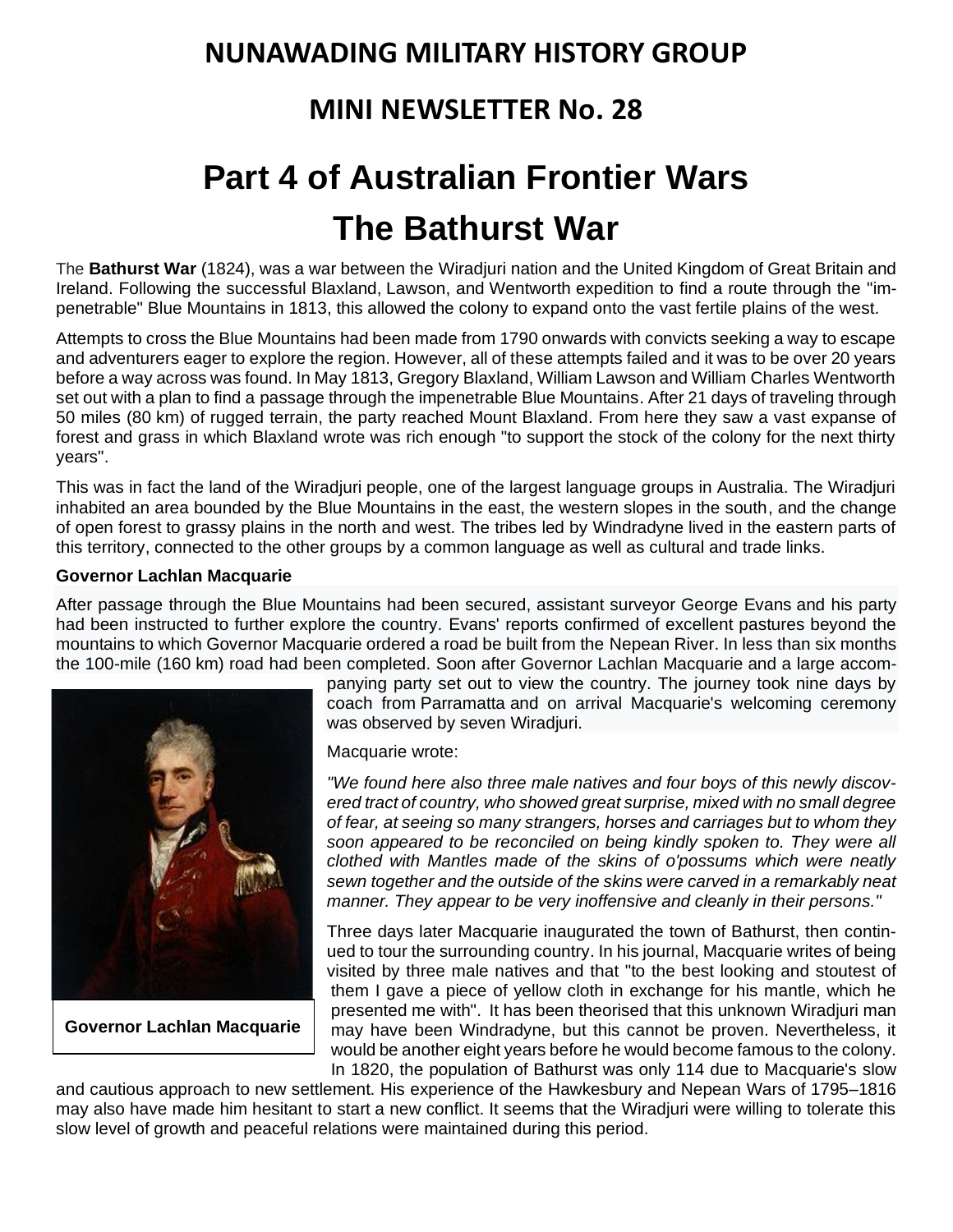#### **Governor Thomas Brisbane**

In December 1821, Macquarie resigned partly due to undermining forces within his own government. His replacement was Governor Thomas Brisbane who had different views through which he began asserting his au-



**Governor Thomas Brisbane**

thority. Under Brisbane's hand settlement laws were changed leading to a flood of land grants across the Blue Mountains. An enormous influx of the British onto the Wiradjuri lands great strain on traditional food sources, and destroyed some of the Wiradjuri social and sacred sites. In response, the Wiradjuri resistance was born, well aware that they had no chance against guns, they adopted a guerrilla-warfare approach in which attacks were made against outlying and undefended stations.

#### **Pre-war violence**

Following Governor Brisbane's decision to open the flood gates to the west of the Blue Mountains, various attacks were soon made against the growing settlement. In 1822, Wiradjuri warriors attacked a station on the [Cudgegong](https://en.wikipedia.org/wiki/Cudgegong_River)  [River](https://en.wikipedia.org/wiki/Cudgegong_River) in which they drove away the stockman, let the cattle out of the yard and killed several of the sheep. More attacks followed with the murder of convict hut-keepers, scattered herds and speared cattle. Stockmen were intimidated and would not leave their huts to round up the cattle and bring them in without protection. The government centre at Swallow Creek was soon abandoned in fear of attack. In late 1823, Windradyne (known as Saturday by the British) was captured for the first time.

The *Sydney Gazette* described the situation in the following:

Advices from Bathurst say that the natives have been very troublesome in that country. Numbers of cattle have been killed. In justification of their conduct, the natives urge that the white men have driven away all the kangaroos and opossums, and the black men must now have beef!... The strength of these men is amazing. One of the chiefs (named Saturday) of a desperate tribe, took six men to secure him and they had actually to break a musket over his body before he yielded, which he did at length with broken ribs... Saturday for his exploits was sentenced to a month's imprisonment.

#### **Potato Field Incident**

In early 1824, on the river flats opposite of the town of Bathurst, a farmer in a friendly gesture offered a group of passing Wurudjuri people some potatoes. The next day the families returned to the field, however, with no concept of private ownership of food supplies they began helping themselves. The farmer then fired upon the group and in the mayhem several Wurudjuri people were killed and some wounded. One of the survivors of this misunderstanding was Windradyne, enraged at the attack he and his warriors immediately began a series of violent attacks against nearby stations.

One settler account describes an encounter that took place soon after the Potato Field Incident:

Our hut was one day surrounded by a large party of blacks, fully equipped for war, under the leadership of their great fierce chief and warrior, named by the whites 'Saturday'. There was no means of resistance so my father, then a lad of eighteen years, met them fearlessly at the door. He spoke to them in their own language in such a manner as not to let them suppose he anticipated any evil from them. They stood there, sullen, silent, motionless. My father's cheerful courage and friendly tone disarmed animosity. They consulted in an undertone, and departed as sullenly and noiselessly as they came. The next thing known of them is that they killed... all the men at a settler's place some miles distant, the very place where it was rumoured, the poisoned bread had been laid for them.

#### **Revenge attacks**

Similar attacks occurred nearby, at "The Mill" and "Warren Gunyah". These attacks included men being speared, weapons stolen, buildings burned and stock killed. While Windradyne and his warriors engaged the area northeast of Bathurst, to the south relative tribes also attacked, terrorising settlers and driving off cattle. Revenge parties were formed in which a group of armed servants attacked and killed three Wiradjuri women. For several months the attacks by the Wiradjuri continued, they struck at unexpected locations then retreated back to the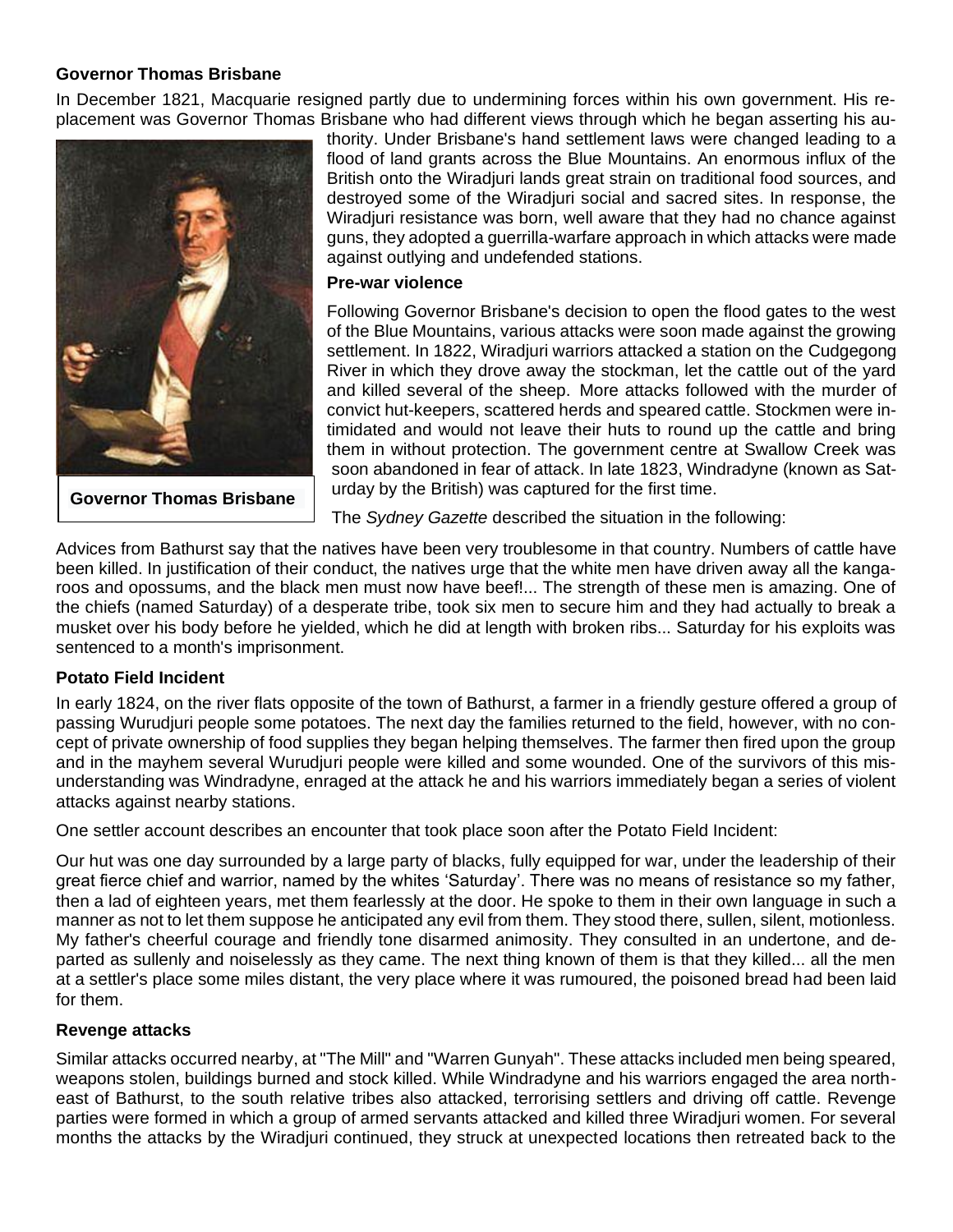bush. By August 1824, the *Sydney Gazette* described it as "to have exposed the strength and wealth of the Colony... to destruction".

#### **Proclamation of martial law**

On 14 August Governor Brisbane issued a proclamation of [martial law.](https://en.wikipedia.org/wiki/Martial_law) Governor Brisbane's declaration read:

*"WHEREAS THE ABORIGINAL NATIVES of the Districts near Bathurst have for many Weeks past carried on a Series of indiscriminate Attacks on the Stock Station there, putting some of the Keepers to cruel Deaths, wounding others, and dispersing and plundering the Flocks and Herds; themselves not escaping sanguinary Retaliations. AND WHEREAS the ordinary Powers of the CIVIL MAGISTRATES (although most anxiously exerted) [have failed to protect the Lives](https://en.wikipedia.org/wiki/File:Windradyne,_Aust._Aboriginal_warrior_from_the_Wiradjuri.jpg) of HIS MAJESTY'S Subjects; and every conciliatory Measure has been pursued* 



**Windradyne**

*in vain; and the Slaughter of Black Women and Children and Unoffending White Men, as well as of the lawless Objects of Terror, continue to threaten the before mentioned Districts; AND WHEREAS by Experience, it hath been found that mutual Bloodshed may be stopped by the Use of Arms against the Natives beyond the ordinary Rule of Law in Time of Peace, and for this End Resort to summary Justice has become necessary: NOW THEREFORE, by Virtue of the Authority in me vested by His Majesty's Royal Commission, I do declare, in Order to restore Tranquillity, MARTIAL LAW TO BE IN ALL THE COUNTRY WESTWARD OF MOUNT YORK; And all Soldiers are hereby ordered to assist and obey their lawful Superiors in suppressing the Violence's aforesaid; and all His Majesty's Subjects are also called upon to assist the MAGISTRATES in executing such Measures, as any one or more of the said Magistrates shall direct to be taken for the same purpose, by such Ways and Means as are expedient, so long as Martial Law shall last; being always mindful that the Shedding of Blood is only just, where all other Means of Defence or of Peace are* 

*exhausted; that Cruelty is never Lawful; and that, when personal Attacks become necessary, the helpless Women and Children are to be spared."*

A detachment of the [40th Regiment,](https://en.wikipedia.org/wiki/40th_Regiment_of_Foot) (a Somerset Regiment) was rushed to Bathurst, bringing the total number of soldiers to 75. Together with an armed militia of settlers they began murdering the native population. Despite martial law being declared it seemed to have had little impact on the activities of the Wiradjuri. According to W.H. Suttor, "The proclamation of martial law was as undecipherable to the natives as an Egyptian hieroglyph".

The natives continued with their attacks against the British, and skirmishes followed by massacres of warriors attempting to bury their dead. However, the majority of victims were native women and children gunned down from horseback, poisoned or driven into gorges. In October, the *Sydney Gazette* summed up the situation stating that "Bathurst and its surrounding vicinity is engaged in an exterminating war".

#### **Battle of Bathurst**

The Battle of Bathurst began on 10 September when a Wiradjuri war party attacked a station on the Cudgegong River, they drove off the cattle before being pursued by the station hands. In an ambush, the station hands were chased back and in the retreat three Wiradjuri warriors were shot. The following day the station hands returned to find the war parties' camp deserted as they were burying their dead, however most of the weapons were left in the camp and were subsequently destroyed. As the Wiradjuri returned to the war camp, the station hands fired on them killing at least sixteen and wounding many more.

#### **Peace**

At the outset of martial law, Windradyne's people had been informed that military operations against them would continue until their leaders were given up. Windradyne himself had a reward of 500 acres of land upon his head. By late 1824, large numbers of Wiradjuri were surrendering themselves to the government. However, Windradyne continued to elude the soldiers and as such martial law remained in place for a further seven weeks. On 11 December 1824, martial law was finally repealed, and on 28 December Windradyne appeared at the head of his people in Parramatta to attend the Governor's annual feast. He wore the word "peace" on his hat and knew the soldiers could not arrest him because of the possibility of a riot with so many Aborigines there.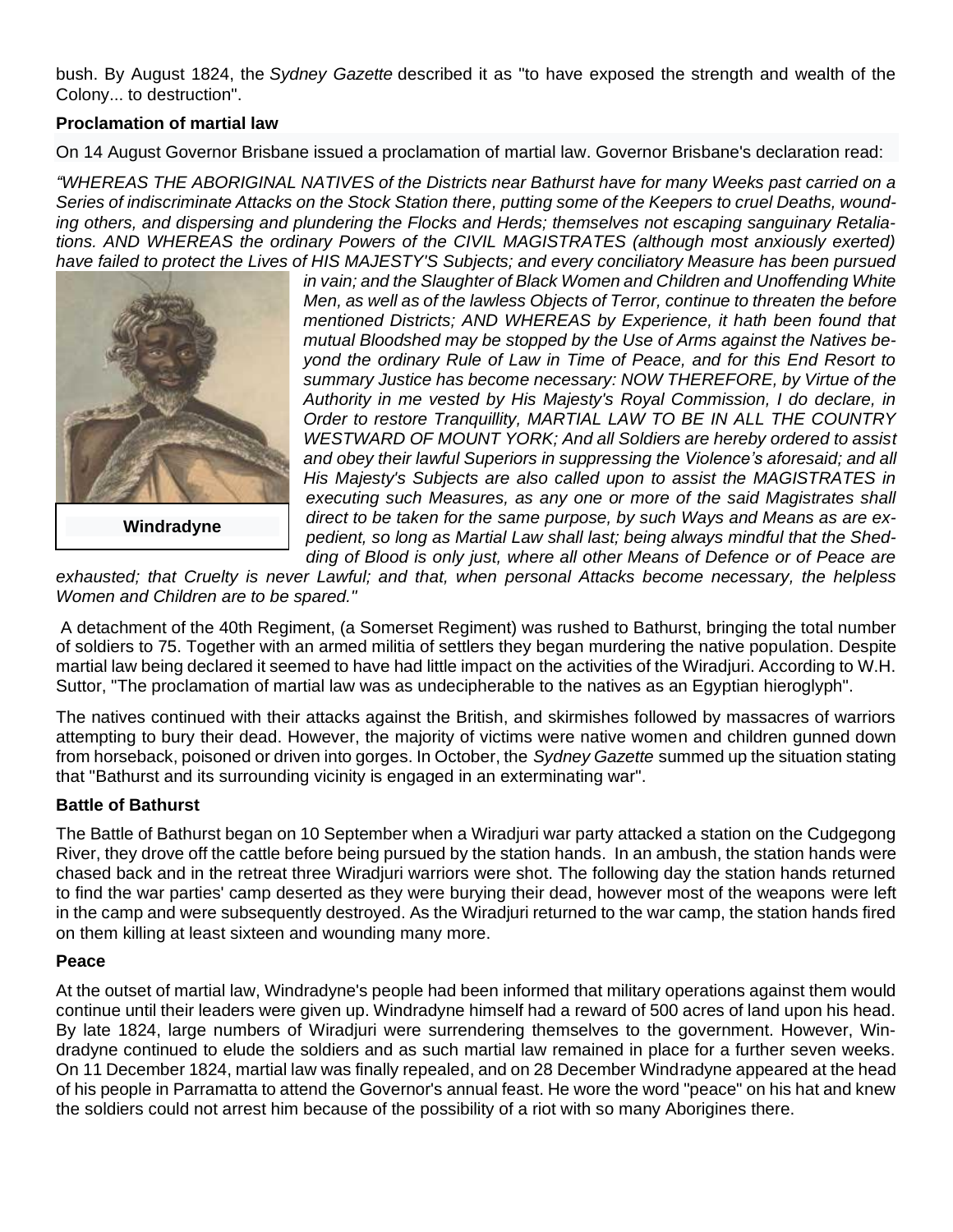The *Sydney Gazette* described Windradyne as:

...one of the finest looking natives we have seen in this part of the country. He is not particularly tall but much stouter and more proportionable limbed than the majority of his countrymen; which combined with a noble looking countenance and piercing eye, are calculated to impress the beholder with other than disagreeable feelings towards a character who has been so much dreaded by the Bathurst settler. Saturday is, without doubt, the most manly native we have ever beheld.

#### **Aftermath**

On 13 December 1824 Governor Brisbane wrote a letter to Major J.T.Morisset, Commandant at Bathurst, thanking him for effecting 'the purpose of the proclamation...by the judicious measures taken by you and the other magistrates at Bathurst, the aboriginal natives have learned to respect our power.' He goes on to say that 'it is impossible perhaps at all times to prevent the infliction of injury upon them by individuals and...if justice cannot always be done, it deserves consideration upon such occasion whether the wrong may not be repaired by compensation. For this service and for rewards to the natives who assisted in the police, I have directed £50 subject to detailed accounts of its expenditure to be at your disposal.' This letter implies tacit acknowledgement that the punishment of the local Wiradjuri was excessive and unlawful. It also indicates that there was use of aboriginal police aides in the tracking of the Wiradjuri people.

Colonel William Stewart, appointed Head of NSW Police and Lt Governor of the Colony helped oversee some of the government response to the Bathurst Uprising. His reward was to stand on a high point (Mount Pleasant) at the edge of Bathurst township and declare his right to all the land he could see. Governor Darling formalised the grant of 3200 acres in 1826. It included unlimited and unrestricted water rights to the Macquarie River. The historical records, original deeds and agreements are held by the family at "Strath" Bathurst. Today the great wealth that came to Stewart and his descendants continues to be seen in the form of [Abercrombie House](https://en.wikipedia.org/wiki/Abercrombie_House) that was later built on the land grant.

At the conclusion of the war, the NSW colonial government also recognised the need to have a mounted infantry to effectively place the frontier under British control. Foot soldiers were proven to be an inadequate force on the wide plains of the interior. As a result, in 1825, Colonel Stewart formed the NSW Mounted Police. This force, which was manned with soldiers not civilians, initially consisted of two detachments, one stationed in Bathhurst.

### **This article was published in [Australian Dictionary of Biography](http://adb.anu.edu.au/about-us/) 2005**

*Windradyne (c.1800-1829), Aboriginal resistance leader, also known as SATURDAY, was a northern Wiradjuri man of the upper Macquarie River region in central-western New South Wales. Emerging as a key protagonist in a period of Aboriginal-settler conflict later known as the 'Bathurst Wars', in December 1823 'Saturday' was named as an instigator of clashes between Aborigines and settlers that culminated in the death of two convict stockmen at Kings Plains. He was arrested and imprisoned at Bathurst for one month; it was reported that six men and a severe beating with a musket were needed to secure him.*

*After some of the most violent frontier incidents of the period, including the killing of seven stockmen in the Wyagdon Ranges north of Bathurst and the murder of Aboriginal women and children by settler-vigilantes near Raineville in May 1824, [Governor Brisbane](http://adb.anu.edu.au/biography/brisbane-thomas-makdougall-1827) placed the western district under martial law on 14 August. The local military was increased to seventy-five troops, and magistrates were permitted to administer summary justice. Windradyne's apparent involvement in the murder of European stockmen resulted in a reward of 500 acres (202.3 ha) being offered for his capture. The crisis subsided quickly, although the failure to capture Windradyne delayed the repeal of martial law until 11 December. Two weeks later he and a large number of his people crossed the mountains to Parramatta to attend the annual feast there, where he was formally pardoned by Brisbane.*

*The Sydney Gazette described Saturday as 'without doubt, the most manly black native we have ever beheld . . . much stouter and more proportionable limbed' than most Aborigines, with 'a noble looking countenance, and piercing eye . . . calculated to impress the beholder'. Another observer thought him 'a very fine figure, very muscular . . . a good model for the figure of Apollo'. His sobriety and affection for his family and kinsmen were considered remarkable.*